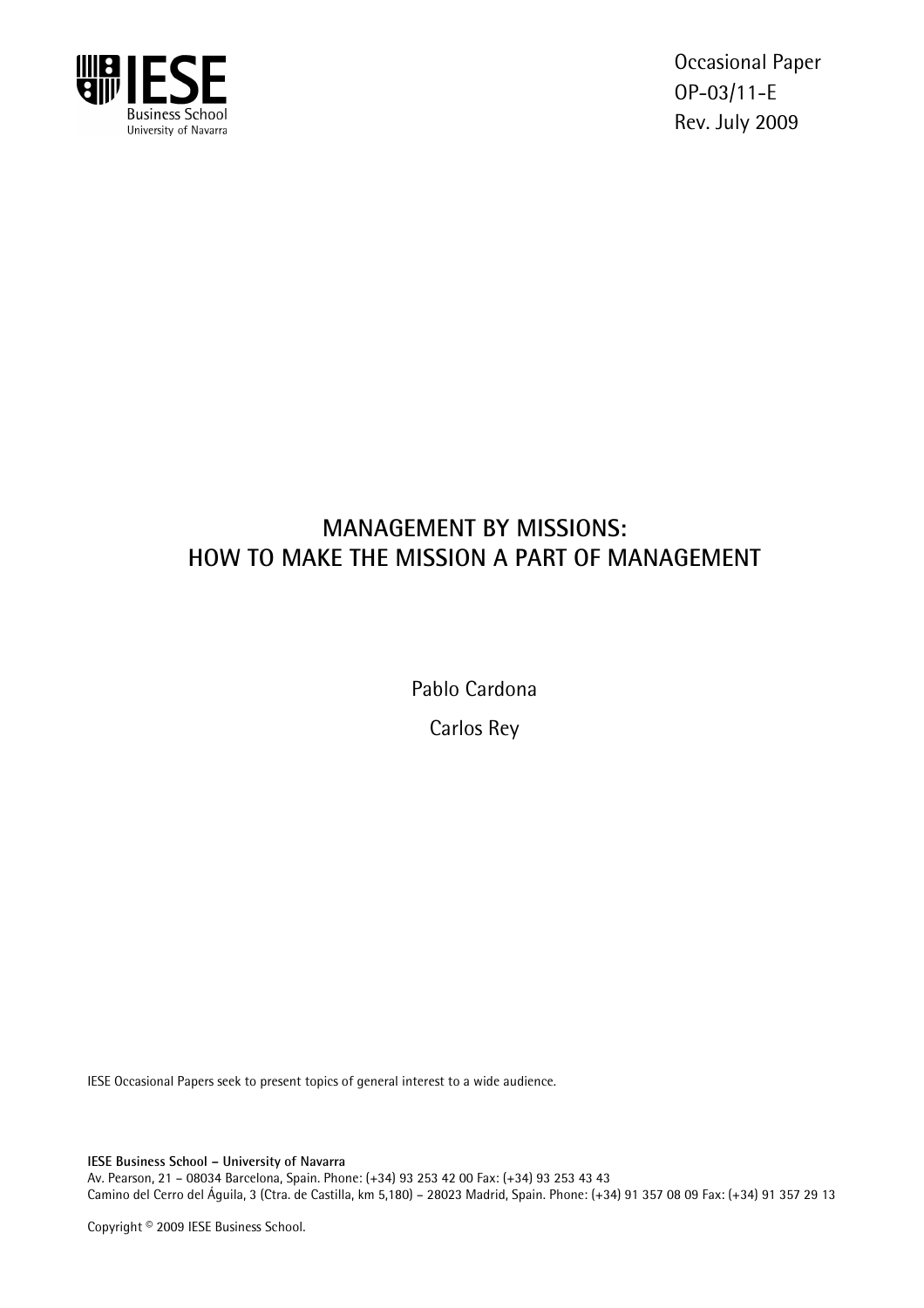# **MANAGEMENT BY MISSIONS: HOW TO MAKE THE MISSION A PART OF MANAGEMENT**

Pablo Cardona<sup>1</sup>

Carlos Rev<sup>2</sup>

#### **Abstract**

Management by Objectives has certain limitations that are not easily overcome simply by including non-financial objectives or by promoting a system of values imported from outside the management system. What is needed, therefore, is a new management system capable of enriching and making sense of the objectives. Management by Missions (MBM) rises above the limitations of MBO and, at the same time, takes into account other innovative proposals put forward in recent years such as Management by Competencies or Balanced Scorecard. MBM is based on the idea of distributing the corporate mission to all levels of the company. Each mission shares in the higher-level missions, so that ultimately everyone has a stake in the corporate mission. The corporate mission is then made operational through objectives. Objectives have no value in themselves but only as a means to fulfill the mission. This new management philosophy is much richer and better able to persuade people to identify with the company they work for and so ensure superior performance at all levels of the organization.

**Keywords:** Management systems, motivation, values, mission, corporate culture, management by objectives.

2 DpM Consulting

<sup>&</sup>lt;sup>1</sup> Professor, Managing People in Organizations, IESE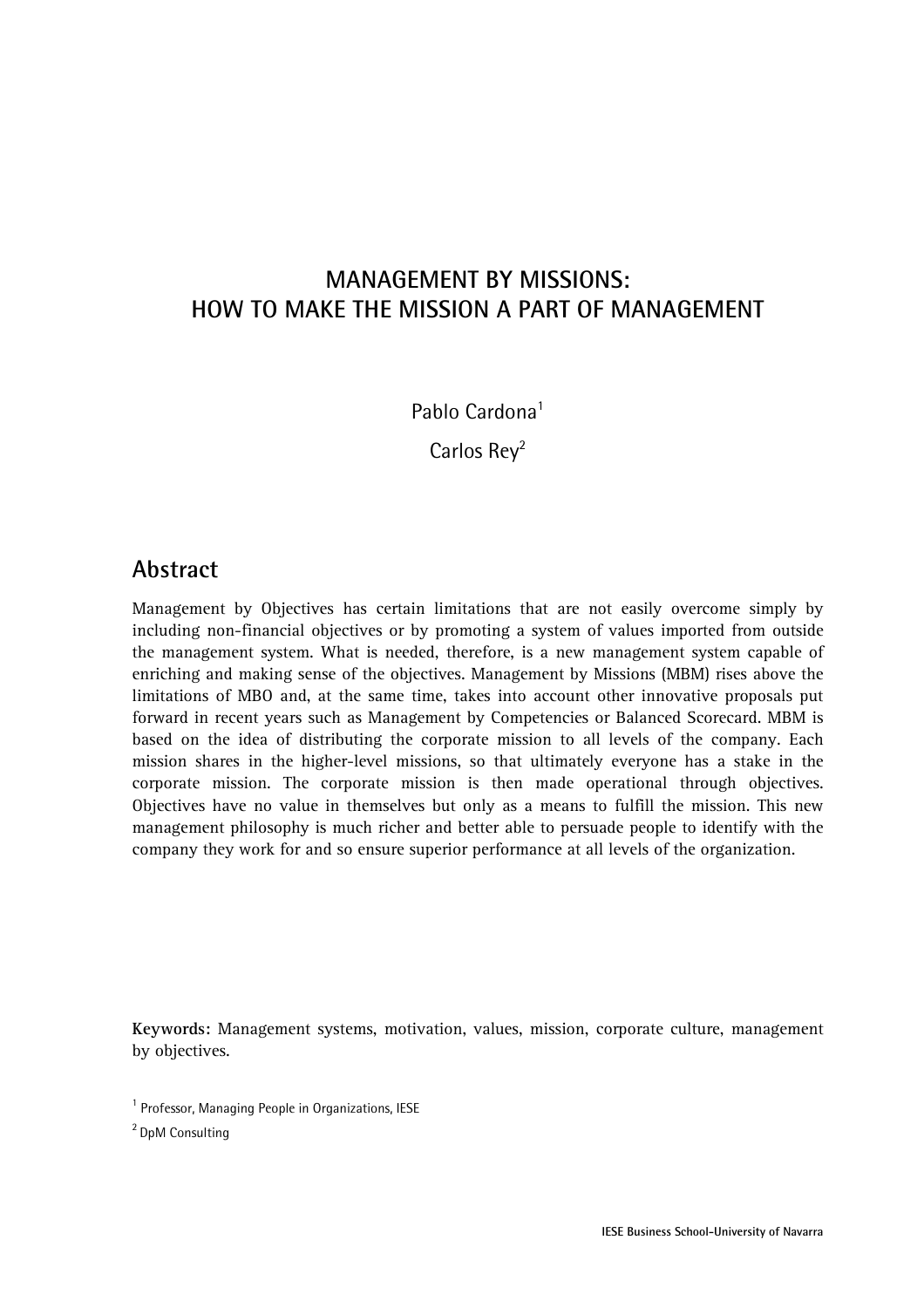# **MANAGEMENT BY MISSIONS: HOW TO MAKE THE MISSION A PART OF MANAGEMENT**

In 2001, the Academy of Management gave its Distinguished Executive of the Year Award to William George, Chair and CEO of Medtronic, Inc. Since 1985, Medtronic had seen 18% annual profit growth and 23% annual growth in EPS. George took over the top job at Medtronic in 1991. At the time he first joined in 1989 as CFO, it was a \$1 billion company; by 2002, it was worth \$70 billion. Yet that is not why the Academy gave him the award. The company's excellent performance was merely a *consequence* of George's good management. The real reason, as he himself acknowledged, was his success in building and sustaining an organization that was focused around a well articulated mission. The reasoning was simple: "when a company offers its employees a sense of mission consistently over time – without deflection or hesitation – the employees end up accepting the mission and committing themselves to it".<sup>1</sup> This commitment leads to innovation and excellence in customer service, which eventually leads to higher profits.

Despite growing global pressure for short-term profitability, there have been plenty of companies in recent years that have built their success on a mission that gives meaning to the work done by their employees. In fact, the most successful companies have almost always found a way to create a sense of mission. In a very well-known study, $^2$  Jim Collins and his team combed through more than 1400 companies that have featured in the *Fortune 500* list in recent years and selected the eleven that showed the most outstanding sustained high performance. When they looked for one factor that all these companies had in common to explain their success, what they found was a characteristic type of leadership that created or reinforced the sense of mission in the company. Despite being the companies with the highest stock market returns, none of them based its decisions on maximizing shareholder value. In the case of Medtronic, George is convinced that his company would not have achieved the same spectacular results with a philosophy based on maximizing shareholder value: "With time, if a company's strategy is governed exclusively by financial considerations, the share value levels off and eventually starts to decline".<sup>3</sup>

There is no doubt that instilling a sense of mission in a company is the most effective driver of success: the world's most successful companies have always created a sense of mission. There is no pleasure in heading a company whose employees are interested only in the money they will get at the end of the month. Most managers prefer to work with people who are highly motivated and deeply committed. It has been common knowledge for the past twenty years or more that the quest for excellence begins with an effort to define the company's mission. And

 $\overline{a}$ 

<sup>&</sup>lt;sup>1</sup> George, William, "Academy Address," *Academy of Management Executive*, Vol. 15, No. 4, 2001.<br><sup>2</sup> Prider 40

 $2$  Ibid. p. 42.

<sup>3</sup> Collins, Jim, "Level 5 Leadership," *Harvard Business Review*, January 2001.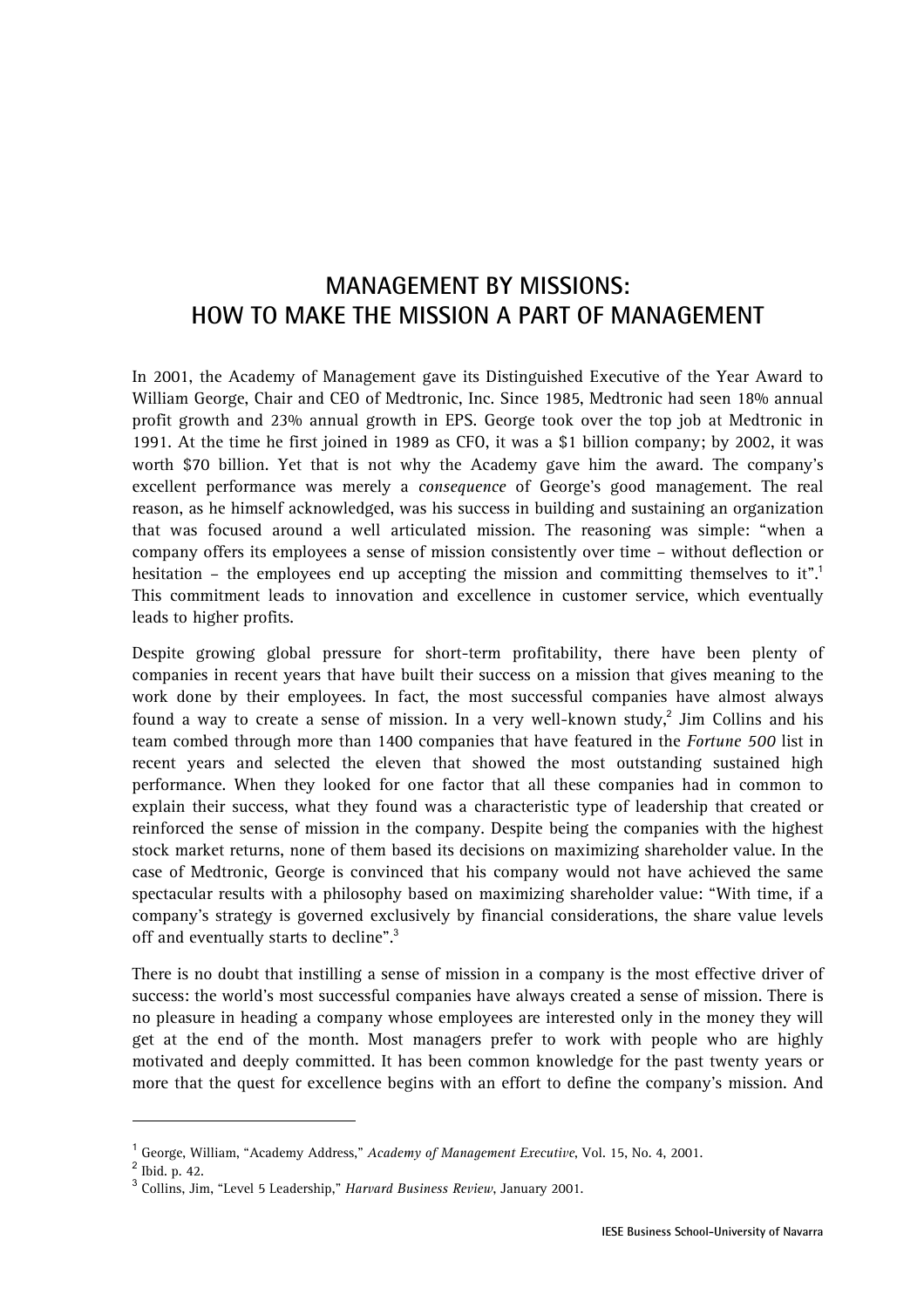many companies – large and small – have at one time or another in their history paused to think about and define their mission. Yet very few of them have succeeded in creating and sustaining a sense of mission that really drives people to excel on a day-to-day basis. Many mission statements are left to gather dust in some forgotten drawer in the boardroom or the human resource manager's office. This neglect may be aggravated by the mergers and acquisitions that come about as a result of increasing globalization. A company that has been taken over or absorbed tends to suffer a serious loss of identity that makes it even more difficult to keep any sense of mission alive.

In our opinion, the reason for what might be described as *the failure of the mission* is that the mission has often been brought into the company in the wrong way. In the past, the mission was generally presented in terms of values, commandments, credos, symbols, and even more or less accurate "true stories" designed to embody the culture inherited from the founders. Yet with a few, rare exceptions backed by leaders of the very highest caliber, these efforts have succeeded only in influencing the management system *from outside*. When it comes to the crunch, they are swept aside by the tyranny and immediacy of financial objectives. At that point, Management by Objectives (MBO) takes control and there is a danger that the mission will be forgotten and cease actually to be used as a decision-making criterion. In this situation, achieving objectives comes to be seen as the ultimate goal or, at best, as a means to the end, which is to maximize profit. As a result, the company is very likely to lose its employees' commitment to the mission, and with it the necessary motivation to achieve exceptional performance.

Recently, alternative means of enriching MBO have been proposed. The options range from including non-financial objectives (as in the Balanced Scorecard method) to strengthening the company's value system (as in Management by Values). Regardless of how popular they may be, none of these proposed solutions actually resolves the fundamental problem with MBO, which is that it focuses management attention on tough objectives (*what* the company wishes to achieve), without having a clear idea of the mission that those objectives are supposed to serve (in other words, *why* the company wishes to achieve those particular objectives and not others). If we do not know *why*, it is very difficult to say exactly *how* and so win people's wholehearted commitment. In this article, we propose a new system of management that is designed to go straight to the root of these problems. The new system, which we call Management by Missions (MBM), does not override the objectives but rather subordinates them to a purpose that enriches and makes sense of them. The key to success in this new system is to get all of the organization's members to actively share and take part in the company's mission. For this to be possible, the mission must first be shared out through the company to reach the different departments and teams until finally it comes into the hands of individual employees.

## **Defining the Mission**

The first difficulty we encounter when we try to implement MBM is how to define the company's mission. Not just any definition of the mission will do. In fact, many companies' mission statements are no use for the purpose of MBM and hardly deserve to be called missions. In MBM, a mission at any given level is defined as *a contribution that characterizes the identity* of that level. For example, the mission of a company must be a contribution that characterizes the identity of the company, and the mission of a team must be a contribution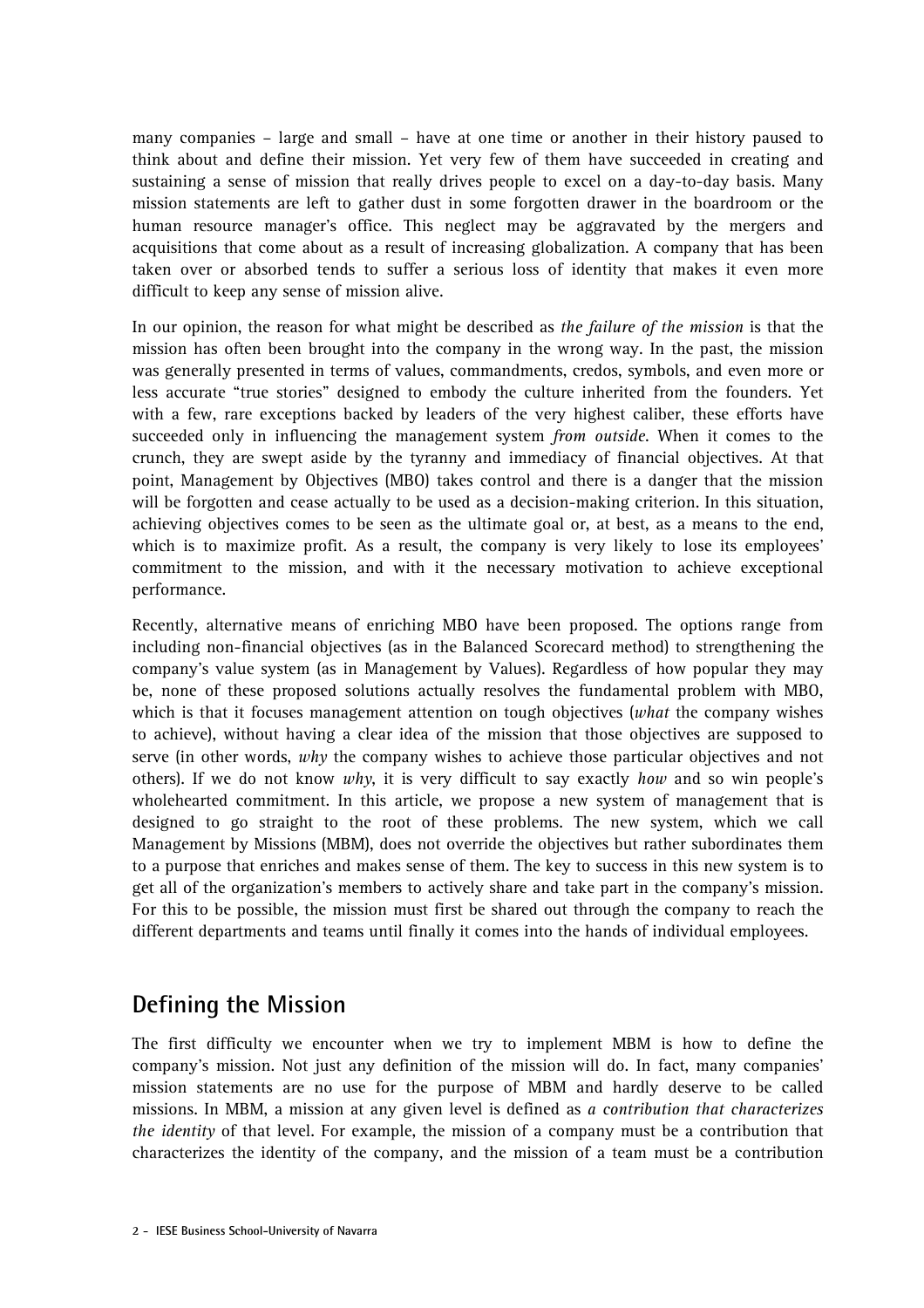that characterizes the identity of the team. There does not have to be only one mission at each level, but whatever missions there are must be part of that level's identity.

Many company missions do not satisfy this definition. For example, missions that are defined in terms of the company's relative *position*, such as: to be the number one company in the industry, or the benchmark firm, or the best, or to be one of the top firms in a particular list, etc. It is perfectly possible for a position to become a more or less realistic and useful goal for the purpose of fulfilling a mission, but it can never be the mission itself. The mission is the contribution that gives meaning to the objective: Why do we want to be number one in this particular industry? A company's mission is the contribution it makes, not its position in relation to other companies. And a contribution is first and foremost a service, a specific way of resolving *real problems* of individuals, groups, or society in general. Yet not every contribution is a mission. Only a contribution that characterizes an identity – only a contribution that gives meaning to the existence of a particular company, department, team or individual – is a mission. For example, donating one percent of the company's profits to charity may be an important contribution, but it is very unlikely to be the contribution that characterizes the company, and so it cannot be the company's mission (though it may still be a valuable contribution that is consistent with the company's values and is worth maintaining).

The mission, in turn, is qualified by certain *values*. Values are criteria for action that guide people's decisions among the various alternatives that are available each day for fulfilling the mission. Values are the foundations on which a company's culture is built. Two companies may have the same mission and yet develop very different cultures if the values that people actually live by in each company are different. In MBM the only condition that a company's values must satisfy is that they be consistent with the company's mission; in other words, they must serve the company's mission. This means that we cannot specify the values until we have defined the mission. And if for any reason we decide to change the company's mission, we will have to consider whether the values the company lived by before the change are still meaningful after the change. Values may be generic or specific. *Generic values* are values that are valid for the whole of the company, whereas *specific values* are valid only for a particular department, team or job.

Lastly, the mission must have three fundamental characteristics: content, credibility and urgency.

#### **Content**

The content of a mission is its power to persuade the company's members to identify with it. A mission's content may be broad or narrow, deep or shallow, rich or poor. If, for example, a company's mission is exclusively to maximize profit for shareholders, then employees are unlikely to identify with it (unless they happen also to be shareholders). That is one reason why most companies give their mission more content, so that it expresses their commitment to the various stakeholders (employees, customers, shareholders, local community, etc...).

#### **Credibility**

There would be no point in creating a high-content mission if it lacked credibility. In fact, lack of credibility is a problem facing many companies and managers. On the one hand, they have a deep mission and rich values; on the other, a management system that assesses and rewards people and behavior in accordance with aggressive financial targets, which may even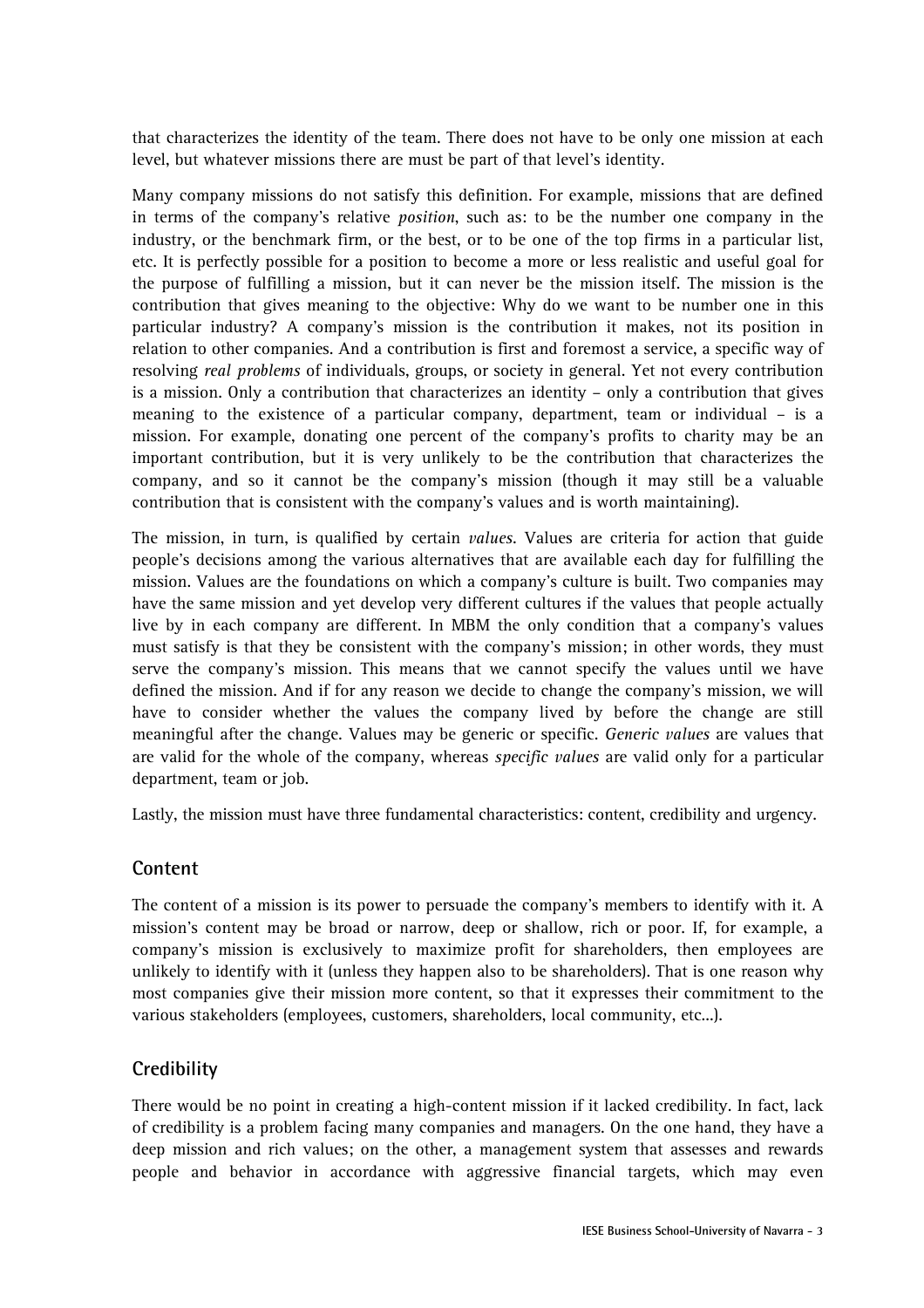contradict the mission. This inconsistency cannot be resolved (and is more likely to be exacerbated) by internal propaganda or speeches by the CEO about how important the mission is. A company's mission is what the company does, not what it would like to do or what it considers "politically correct". When we define a mission, we must be sure that we are not talking about something unrelated to what the company actually does, and that the company's management systems are actually aligned with that mission.

#### **Urgency**

If there is no urgency to achieve something, it is because there is no real sense of mission. A team or organization that does not have urgent, demanding goals has succumbed to paternalism, understood as a disease of the mission. Excellent companies are never content with what they have achieved so far: their sense of mission demands more. Good leaders are demanding, and very good leaders are very demanding. But they are also realists. A manager who sets unattainable goals is not a good leader, but a despot. A "demanding but realistic" approach is a balance based on a thorough knowledge of the market, people's abilities and the available technology.

## **Mission and Management: a Question of Consistency**

Many people, when they read their company's mission statement or that of some other organization, complain that it is too unspecific, or that it has very little bearing on managers' day-to-day activities. The main problem is the failure to specify the corporate mission at the strategic and operational level. When that happens, a breach opens up between the company's mission and its management, and the managers are unlikely to be able to get the workforce to wholeheartedly identify with the mission. Experience shows that in order to instill a sense of mission and win the commitment of the organization's members, it is not enough merely to communicate the mission, however thoroughly. The mission has to be something that people can put into practice on a day-to-day basis: *it has to become a part of management*. In a sense, it is a question of consistency between what the company "preaches" and what it "practices". In management by missions, making the mission a part of management means moving from words to actions, from general aims to specific targets, translating the mission statement into specific, measurable actions.

Yet many companies, even large multinationals, define their strategy in terms that have little or nothing to do with their stated mission. This would be the case, for example, of a pharmaceutical company whose mission was to "save lives and improve quality of life" or "alleviate pain and cure disease", but whose strategic goal was to "double turnover within ten years" or "be the market leader in southern European". What does "saving lives and improving quality of life" have to do with "doubling turnover"? Maybe a great deal, maybe nothing. A CEO who is deeply committed to the mission will quickly point out the connection: doubling turnover and winning more customers means fulfilling the mission better and more completely by reaching more people whose life needs preserving and enhancing. But is that the message that comes across to the production manager, the head of sales, or the worker on the packaging line?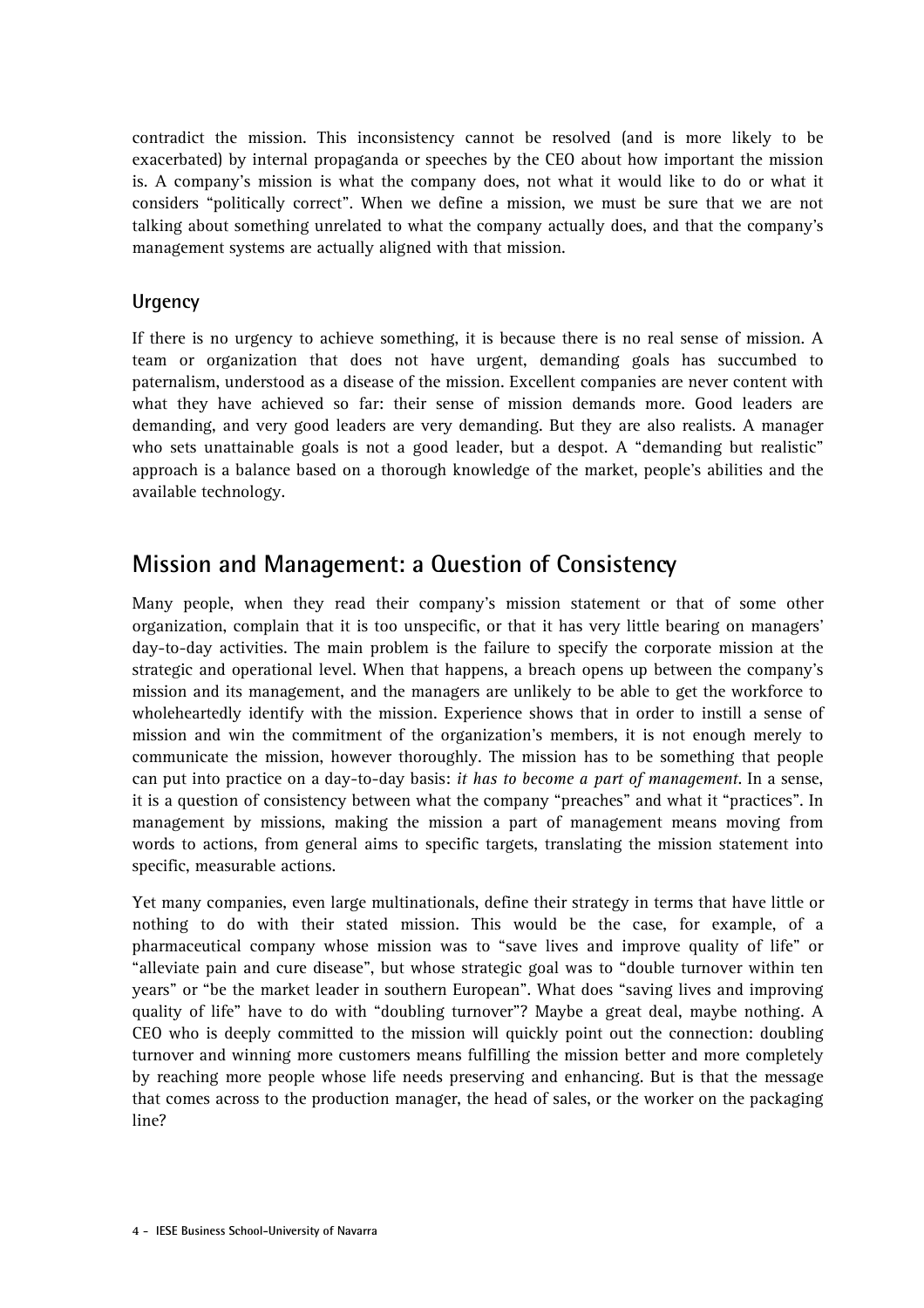Simply rewording definitions or catchphrases is not going to solve this problem, which arises when strategy is derived from a poorly defined vision. When the mission and the vision are stated correctly, they stand to one another in a cause-effect relationship and are mutually reinforcing: the mission orients the vision, while the vision informs the company's mission.

#### **Deploying the Mission: Shared Missions**

Once a company has defined its mission, the challenge of MBM consists in making that mission operational at all levels of the organization, so that it does not remain a dead letter. To achieve that, MBM *deploys* the mission in the form of *shared missions* to different levels of the organization. Lower-level missions must *share* in the higher mission (that is why we refer to them as *shared missions*). Sharing means taking part, taking responsibility for something that is part of a whole. Each lower-level mission is, basically, an area of responsibility oriented toward the achievement of a higher-level mission. For example, the mission of a team member must be oriented toward the mission of the team. Thus, everyone has her part to play, one way or another, in achieving the company's mission. Also, the lower-level missions, taken together, must complete the higher-level mission. The missions would not be *complete* if fulfilling all of the lower-level missions did not also fulfill the higher-level mission.

On the other hand, in MBM there are no abstract missions in the sense of missions without an "owner". Every mission "belongs" to someone, or to some group of people. The company's mission, for example, belongs to the general manager, and the departmental mission belongs to the departmental manager. The person immediately responsible for a mission is the *Leader* of that mission. Besides her specific mission, every manager also has a particular managerial mission: to contribute to the development of her subordinates. A manager must therefore have the aptitude to carry out both her specific mission and her managerial mission.

For a shared mission to be well defined, it must satisfy three criteria: inclusiveness, complementarity, and consistency. The criterion of *inclusiveness* judges whether the shared mission actually contributes to the higher mission. The criterion of *complementarity* judges whether the shared mission reinforces and complements the other shared missions at its level, so that no two missions compete with one another (although there may be some overlaps). And the criterion of *consistency* judges whether the shared mission is aligned with the company *intrategy*,<sup>4</sup> that is, with the line laid down by the company for the fulfillment of its higher-order mission.

The set of shared missions makes up what we call the *mission chart*: a map of shared missions at different levels that specifies how the different missions contribute to the achievement of the company's mission. This mission chart enriches and complements the traditional organization chart, which describes only the hierarchical relationships.

 $\overline{a}$ 

<sup>&</sup>lt;sup>4</sup> Just as strategy is the process that seeks to make the objectives consistent among themselves so as to achieve a higher-order objective (or vision), we have given the name "intrategy" to the process that seeks consistency among the shared missions in order to achieve the company's mission (see *Harvard-Deusto Business Review*, No. 85, July-August 1998).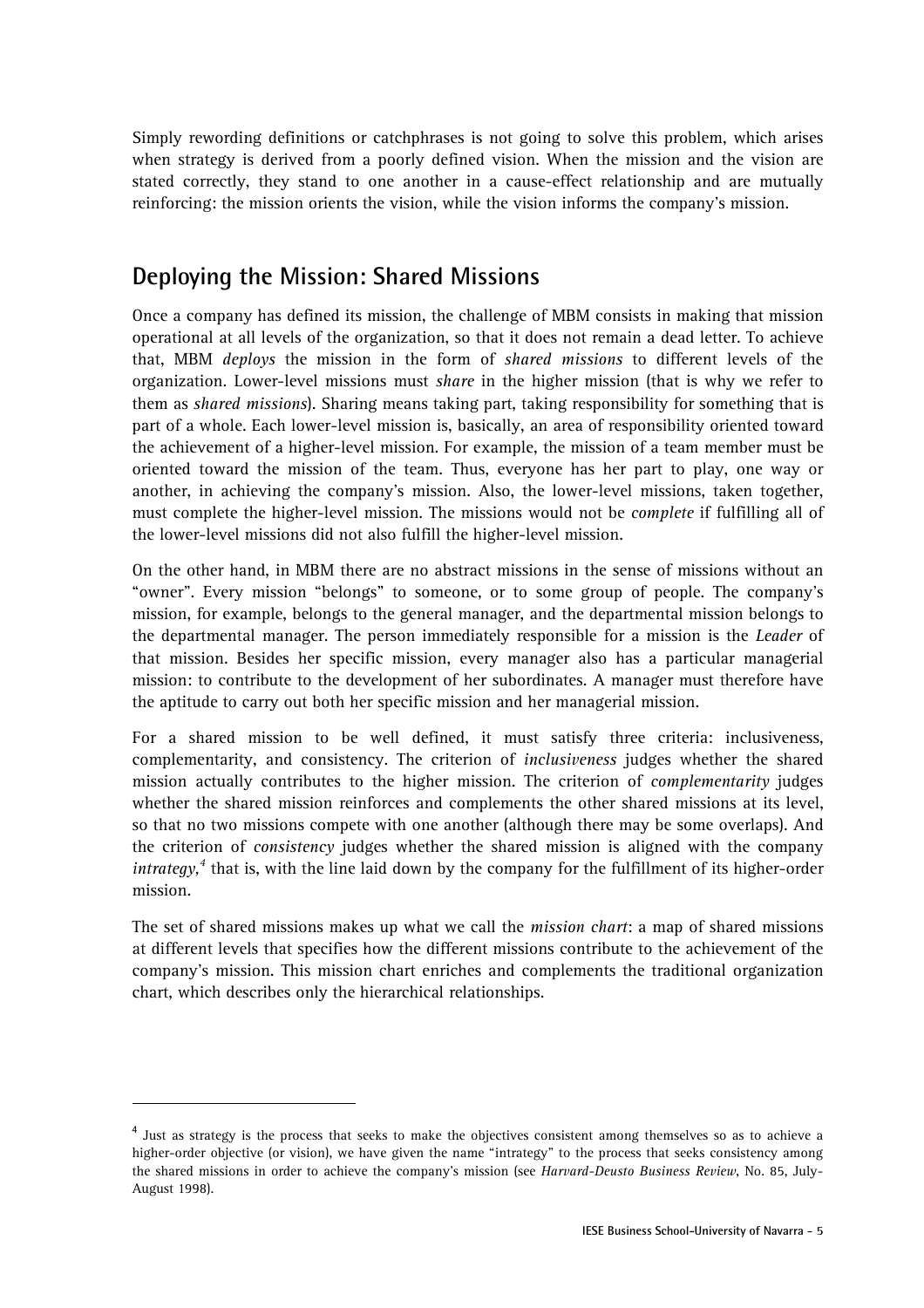Shared missions are also important for solving the problems of identity arising from the mergers and acquisitions that have become so common in recent decades. In many cases, subsidiaries may find it difficult to define and specify their mission, whether for lack of cohesion among management or lack of independence. The human resources director of an insurance company that was taken over by an Italian multinational describes her experience as follows: "Before, we had a clear concept of the company, we knew who we were and why we were here; now we have lost a large part of our identity and have no clear, shared mission. I would even venture to say that that is the main reason for the fall in productivity we've seen in recent years".

Several managers of subsidiaries have asked us whether, in our opinion, a subsidiary has its own mission. Our answer is yes: subsidiaries must find and defend an identity of their own that is in accord with their history and their environment, and at the same time define their shared mission, that is, how they contribute to achieving the mission of the group or holding to which they belong.

As globalization becomes the dominant economic model, the way subsidiaries approach their shared mission is becoming an increasingly complex and variable issue, depending on how the decision centers are structured. It is particularly important, therefore, that the governing bodies of large multinationals take care in deploying their mission, allowing scope for the managers of local subsidiaries to adapt the company mission to the particular environment and circumstances of the country, region or industry in which they operate.

## **Mission Scorecard**

Many practicing managers and management experts consider performance measurement using indicators and ratios a basic necessity in day-to-day operational management: "you cannot manage what you do not measure". Certainly, unless we measure them, our objectives may never go beyond vague declarations of intent. A company's mission may be similarly ineffectual if it is not in some way accompanied by indicators or ratios that tell us how we are accomplishing it.

To implement MBM we therefore need to create a *mission scorecard* (MS). The mission scorecard helps us translate the mission statement into specific, measurable outcome objectives by defining one or more indicators for each dimension of the mission. The MS is thus derived directly from the mission and is not necessarily limited to financial indicators or preestablished areas or perspectives.

Many of the indicators commonly used in companies can be included in the MS. In some cases, however, we will need to devise new indicators, especially for mission statements whose content is less tangible. Once a MS has been created, it can be deployed throughout the organization, using the shared mission at each level.

Preparing a MS has benefits in itself, but the MS is also a powerful driver of leadership in the company and promotes consistency between the mission and corporate practice. For these benefits to be realized, the indicators must always serve the mission and not become ends in themselves.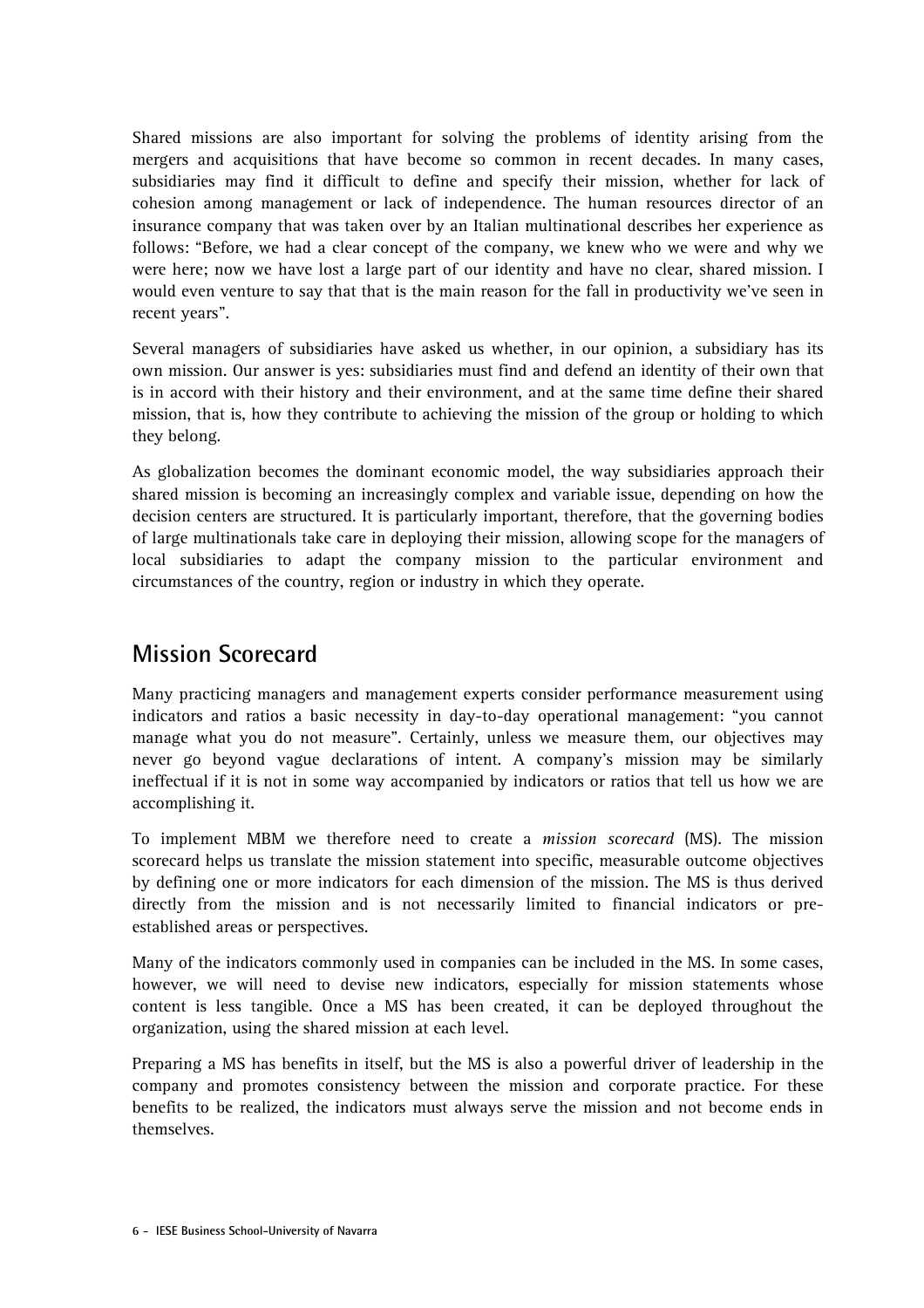# **Mission Interdependencies**

One of the mistakes of traditional management systems is "the common assumption that if each component or division [of an organization] does its part, the company as a whole will achieve its ultimate objective. This is generally not true: the components are almost always interdependent". To deploy a mission, therefore, it is not enough simply to define how each area contributes to accomplishing the mission (direct contribution); we must also specify how individual areas must cooperate with one another to that end (indirect contribution). This relationship, where individual departments serve and support one another, is what we call *mission interdependencies*.

Identifying the interdependencies between areas or departments is usually a complex undertaking. In practice, the questions we must ask ourselves are, What do I need other areas to do in order for me to be able to accomplish my shared mission? (internal suppliers); and what do others need me to do in order for them to be able to accomplish their shared missions? (internal customers). Normally, the members of a company are more or less aware of these relationships. The difficulty lies in designing an interdependency matrix that is genuinely efficient (i.e. the opposite of bureaucratic). This can only be done with a proper understanding of the company's internal processes and a mission-oriented perspective that takes all aspects of the company into account.

Mission interdependencies go to the root of the problem of cooperation, as the non-cooperation that plagues so many organizations is usually due not to lack of aptitude but to a lack of good reasons to cooperate. Mission interdependencies thus point cooperation in a new direction, orienting it to a higher end: *cooperating out of a sense of mission*. This new way of understanding cooperation – which goes beyond cooperating for strictly economic reasons or out of mutual interest – is in a sense one of the main contributions of management by missions.

# **Tying Objectives to the Mission**

Once the missions at the various levels have been established, they must be made operational through specific objectives. The mission and the objectives need one another: *a mission without objectives is a dead mission, and an objective without a mission is a blind objective*. In our model, as in MBO, objectives are a key component of the system, but with one clear proviso: objectives only have meaning if they serve the mission of the company.

This way of seeing objectives as being in the service of the mission is to some extent implicit in the minds of most managers, but making the underlying logic explicit enriches the whole goalsetting process. And when the mission is well defined, management as whole will improve. Otherwise, even though the mission places special emphasis on aspects such as customer service and staff development, the great majority of the company's objectives may be exclusively economic and financial, so that the company loses consistency and mission focus.

When the objectives are conceived to serve the mission, the mission itself demands that the objectives be achieved. A company's objectives can change very radically, or even completely, without the mission changing in the least. The mission leader must decide what objectives will best accomplish the mission, as the leader is the one primarily responsible for setting goals at her level. The choice of objectives must naturally be oriented – and approved – by the higherlevel manager, as the higher-level manager cannot accomplish her own mission unless her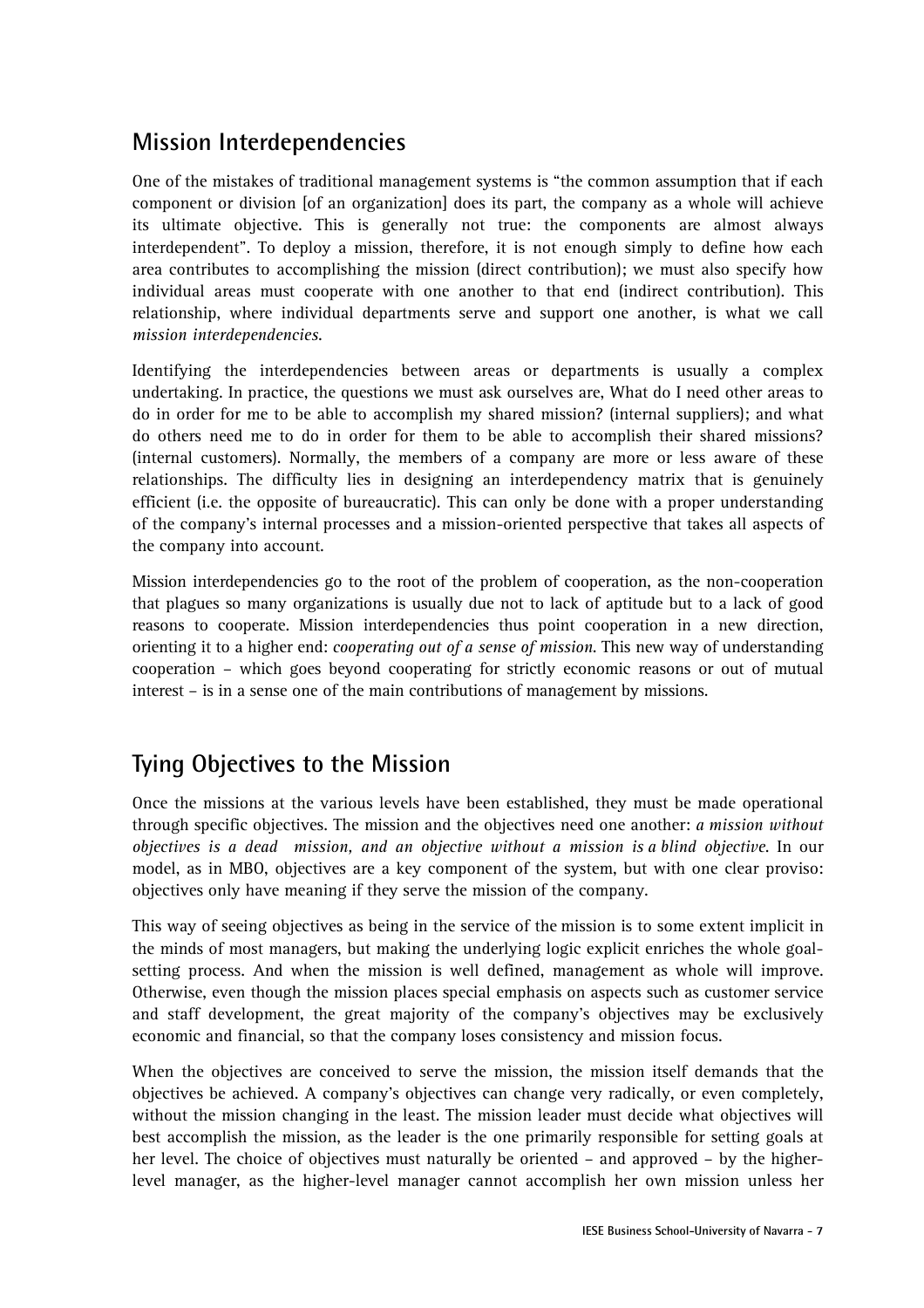subordinates accomplish theirs. There is therefore a necessary balance between top-down and bottom-up deployment of objectives. A manager may set objectives for her subordinates; but it is vital that she also appeal to each person's sense of responsibility and willingness to show initiative in setting his or her own objectives.

In MBM the goal is not to achieve higher and higher objectives each year, but to fulfill the mission more completely. Increasing the objectives by two or five per cent, for example, will not be enough unless that increase is a means of fulfilling the mission more completely. It may be that the objectives need to be increased by 50%, or cut by 20%. It is the mission that gives meaning to the objectives, not vice versa.

## **Performance Evaluation**

There is a direct relationship between the way a company is managed and how employee performance is assessed. In management by tasks (based on command-and-control) employees tend to be assessed on the mistakes they have made. In management by objectives (based on empowerment) they are assessed on their results.

In management by missions we use *integral assessment*, in which employees are assessed on their contribution to the mission. Integral assessment thus combines the achievement of mission objectives with other qualitative or intangible factors such as personal behavior or competency development. In MBM we assess the way each employee contributes (directly or indirectly) to the accomplishment of the company's mission. Intangibles can be just as important for this purpose as tangible or quantitative factors. In the case of a sales manager, for instance, integral assessment takes more than just sales revenue into account: it may also measure collaboration with other departments, customer satisfaction, the development of particular leadership skills and other aspects that are vital to the accomplishment of a particular manager's mission.

#### **Management system What is assessed?**

| Management by tasks      | <b>Mistakes</b>             |
|--------------------------|-----------------------------|
| Management by objectives | <b>Results</b>              |
| Management by missions   | Contribution to the mission |

In MBM integral assessment is an effective way of fully developing each person's potential in the service of the company's mission. While the focus remains clearly on results, it is complemented by a broader view encompassing the longer term and the organization's values. Any company that succeeds in implementing integral assessment unquestionably gains a competitive advantage. To implement MBM, however, there are two characteristics the organization must have to some degree: trust and flexibility.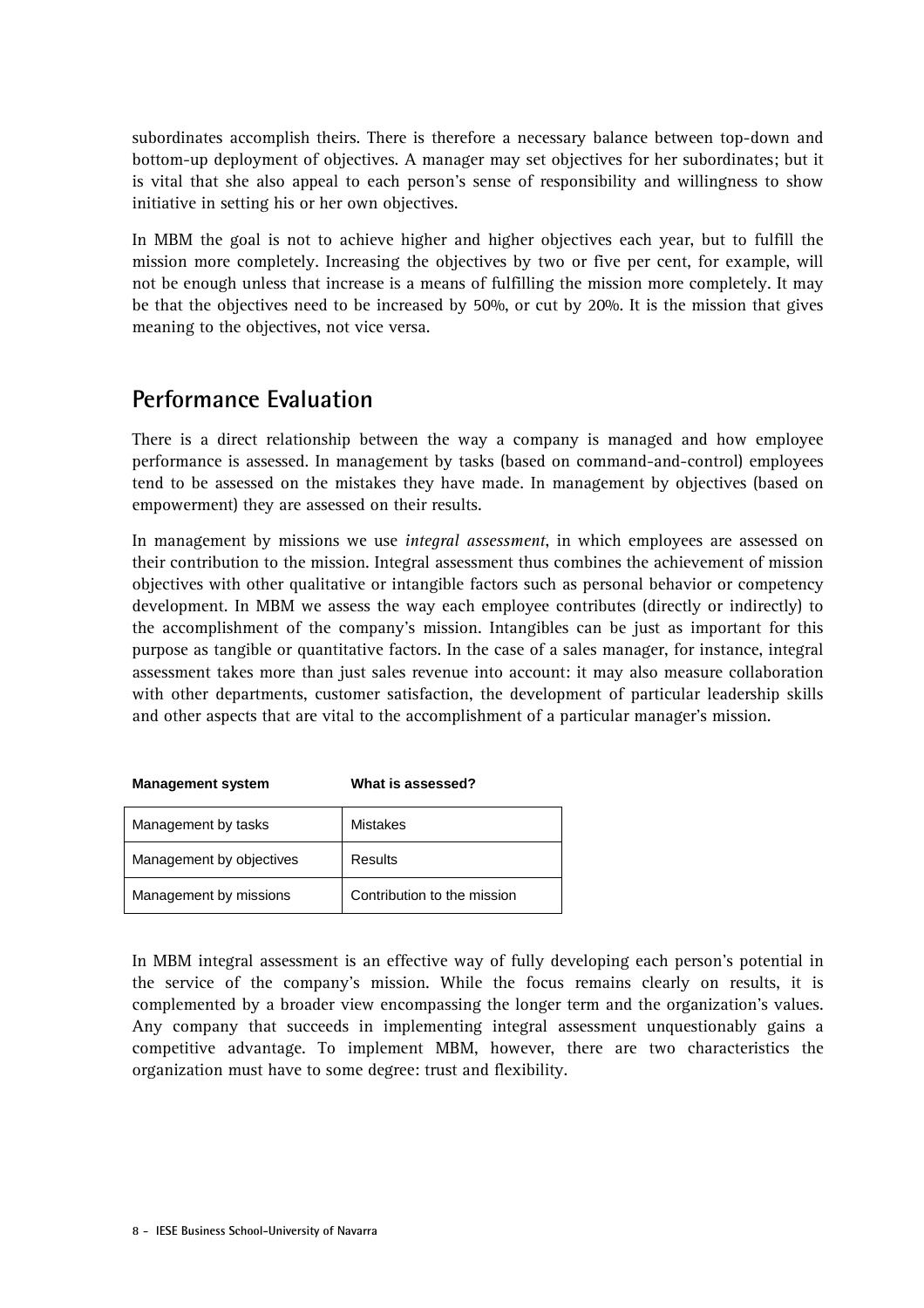#### **Leadership in MBM**

The most important benefit of MBM is that by making missions a part of the management system, the company helps managers to be true leaders; in other words, it helps them to inspire a sense of mission in their subordinates. Obviously, whether MBM works properly or not in a company will depend ultimately on the quality of the company's managers, which is to say, on the leadership potential of the people managing the company at all levels. The job of creating a sense of mission should not be left entirely to a formal system. Although MBM greatly facilitates true leadership, it is no substitute for day-to-day managerial action. For management by missions to fully get through to people and produce concrete results for the company, a virtuous circle must be created in which management and leadership become mutually reinforcing. That way, the management systems will strengthen the leadership, and the leadership will get the best possible results from the management system.



Therefore, implementing MBM requires simultaneously developing leadership in the company. Specifically, the company needs to develop competencies associated with the interpersonal dimension of leadership, such as communication, delegation, coaching and teamwork.

In theory, it is possible for a manager to create a sense of mission in her subordinates even if the company does not have a fully articulated mission at each level. There have been exemplary cases of gifted leaders who in effect managed by missions because they defined objectives with a specific mission in mind. Such leaders tend to be misunderstood by their own bosses, however, and in some extreme cases even feared and persecuted with an almost pathological hatred. A company's leadership potential will be proportional to its capacity to identify with the mission. That is why profit maximization does not usually generate leaders: because it is not a "mission" people can easily identify with.

When a company has a deeply held and clearly defined mission, and this mission is skillfully deployed in shared missions through a well designed intrategy, it offers the people who make up the organization an opportunity to contribute to something worthwhile. This effectively unleashes people's strongest and richest motivation: the motivation to contribute, also known as *transcendent motivation*.<sup>5</sup> As Professor Robert Simons of Harvard<sup>6</sup> has said: "We all have a deep-seated need to contribute – to devote time and energy to worthwhile endeavors. But companies often make it difficult for employees to understand the larger purpose of their efforts or to see how they can add value in a way that can make a difference. Individuals want to understand the organization's purpose and how they can contribute, but senior managers must unleash this potential".

j

<sup>&</sup>lt;sup>5</sup> Pérez López, J. A., "Fundamentos de la dirección de empresas," Rialp, Madrid, 1993.<br><sup>6</sup> Simene, Behart, "Cantral in the Age of Empeyworment," Hamani Business Banism M

Simons, Robert, "Control in the Age of Empowerment," *Harvard Business Review*, March-April 1995.